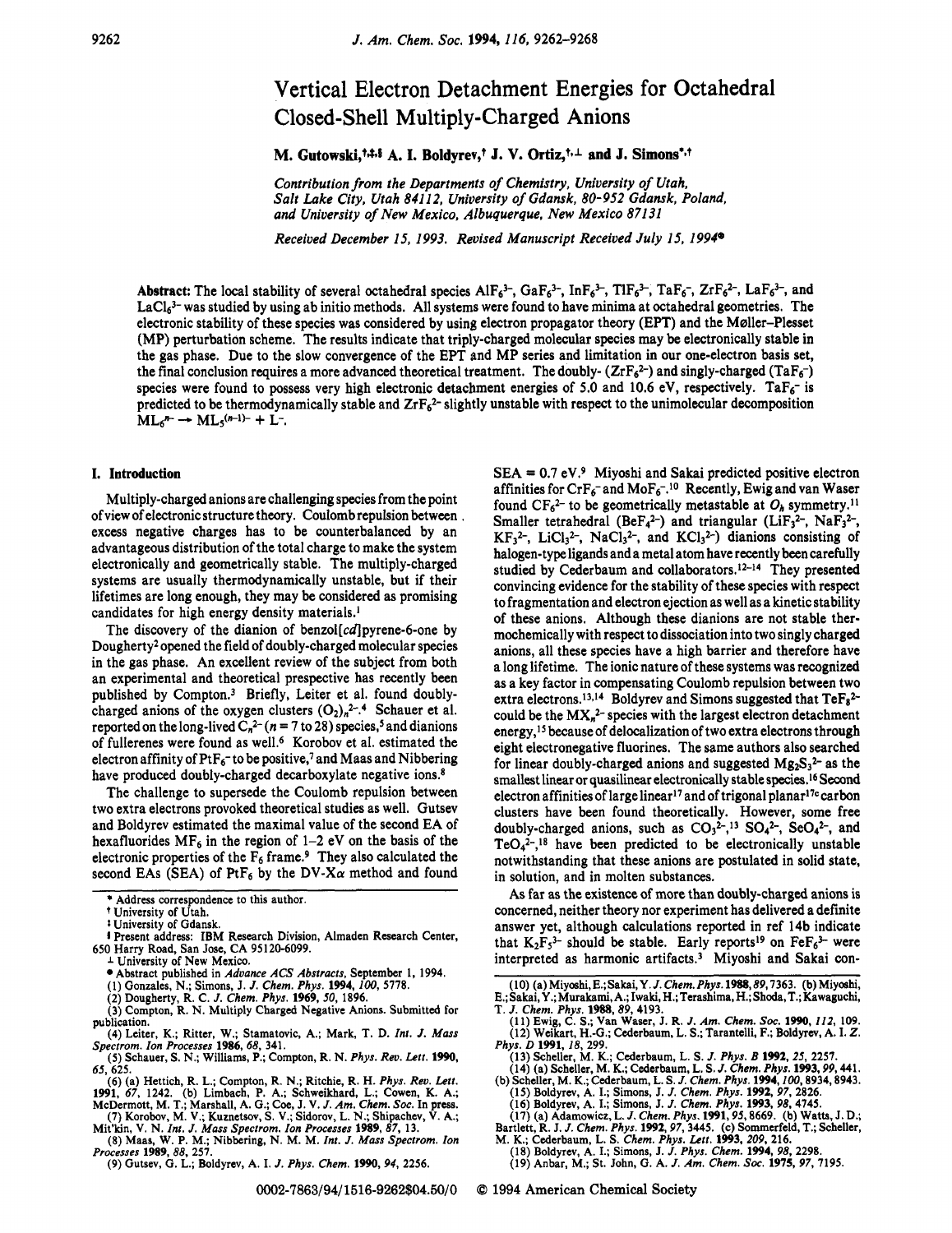cluded from their ab initio CI calculations that  $AuF_6^{3-}$  is electronically unstable at octahedral geometries,<sup>10b</sup> and Boldyrev and Simons have shown that  $PO_4^{3-}$ , As $O_4^{3-}$ , and Sb $O_4^{3-}$  are not electronically stable.<sup>18</sup>

In this work we explore the local stability of singly-, doubly-, and triply-charged closed-shell octahedral anions ML6. By local stability we mean the existence of an  $O_h$ -symmetry geometrical minimum at which the value of the vertical electron detachment energy (VDE) is positive. Of course, these two features are necessary but not sufficient for long-lived (meta)stability. The latter requires that the closed-shell anion remain electronically stable for a range of molecular geometries which are probed in the zero-point vibrational motion and that the barrier height for unimolecular decomposition of these species be sufficiently high and wide. These topics are beyond the scope of the present paper. They will be addressed in the future for the most promising candidates selected on the basis of their local stability at octahedral geometries.

# **11. Systems of Interest**

Octahedral hexafluorides represent a good choice for electronically-stable multiply-charged anions, because extra charges are distributed through the large number of electronegative ligands and repulsive ligand-ligand interactions are not very high.20 Full delocalization of extra electrons is expected for  $MF<sub>k+1</sub>^-$ ,  $MF_{k+2}^2$ ,  $MF_{k+3}^3$ , and  $MF_{k+n}$  in general cases, where *k* is the maximal formalvalenceof the central atom M and *n* is the negative charge of the multiply charged anion. The central atom M should be from group V of the Periodic Table (P-Bi, V-Ta) for singlycharged anions  $(k + 1 = 6)$ , from group IV (C-Pb, Ti-Hf) for doubly-charged anions, and from group III (B-Tl, Sc-La) for triply-charged anions. For all such systems, octahedral closedshell structures are expected.

Quantum chemical calculations ( $\text{DVM-X}_\alpha$ ) of the nonmetallic hexafluorides  $MF_6$ - and hexachlorides  $MCl_6$ - have shown high vertical electron detachment energies (VEDE) for these species:  $AsCl<sub>6</sub><sup>-</sup>$  (5.4 eV), and  $SbCl<sub>6</sub><sup>-</sup>$  (5.6 eV).<sup>21</sup> While experimental electron detachment energies for these anions are not known, theoretical results agree well with the thermochemical stabilities of noble gas compounds such as  $KrF^{+}[SbF_6]^{-2}Xe_2F_3^{+}[AsF_6]^{-2}$ and others (see refs **24** and **25).**  PF6- *(6.8* ev), ASF6- *(7.2* ev), SbF6- *(7.0* ev), Pc16- **(4.3** ev),

The doubly negative nonmetallic hexafluoride anion  $CF_6^{2-}$  is geometrically stable.<sup>11</sup> However, the electronic stability has been studied only for  $\text{SiF}_6^{2-}$ ,<sup>26</sup> which was found to be electronically stable, with a vertical electron detachment energy equal to **0.2**  eV. No experimental data are available for the stability of free, doubly-charged  $MF<sub>6</sub><sup>2-</sup>$  anions, where  $M = C-Sn$ .

Unusually high first electron affinities of hexafluoride molecules containing transition metal atoms were recognized long ago.27-29 For instance, the electron affinity of  $AuF_6$  is believed to be ca. 10 eV.<sup>27,29</sup> Theoretical calculations of Gutsev and Boldyrev<sup>20</sup> confirm a high electron affinity of all 3d, 4d, and 5d metal hexafluoride species but also provide a theoretical explanation for the unusual electron affinities of  $VF_6$ , NbF<sub>6</sub>, and TaF<sub>6</sub> as well as for hexafluorides of the metals from the end of the transition

**(29)** Compton, R. N.; Reinhardt, P. W. *J. Chem. Phys.* **1980, 72, 4655. 1978, 68, 2023.** 

Table **1.** Symmetry-Adapted Orbitals (SAO) That Can Be Formed from the Ligand (L) and Metal **(M)** Atomic Orbitals (AO) for Octahedral Complexes ML6<sup>n-6</sup>

| atom | AΟ             | SAO                                 | orbital energy (au)        |
|------|----------------|-------------------------------------|----------------------------|
| L    | ns             | $a_{1g} + e_g + t_{1u}$             | $-1.58$ (F); $-1.07$ (Cl)  |
| L    | np(  ML)       | $a_{1g} + e_{g} + t_{1u}$           | $-0.73$ (F); $-0.51$ (Cl)  |
| L    | $np(\perp ML)$ | $t_{1g} + t_{1u} + t_{2g} + t_{2u}$ | $-0.73$ (F); $-0.51$ (Cl)  |
| M    | $(m-1)$ s      | $a_{1g}$                            | $-3.20$ (Ta); $-2.51$ (Zr) |
|      |                |                                     | $-1.82$ (La)               |
| M    | $(m-1)$ p      | $t_{1u}$                            | $-1.78$ (Ta); $-1.50$ (Zr) |
|      |                |                                     | $-1.05$ (La)               |
| M    | $(m-1)d$       | $e_{R} + t_{2R}$                    | $-0.31$ (Ta); $-0.30$ (Zr) |
|      |                |                                     | $-0.23$ (La)               |
| M    | ms             | $a_{12}$                            | $-0.25$ (Ta); $-0.21$ (Zr) |
|      |                |                                     | $-0.18$ (La)               |
| M    | mp             | †լը                                 | $-0.08$ (Ta); $-0.13$ (Zr) |
|      |                |                                     | $-0.16$ (La)               |

*<sup>a</sup>*Orbital energies of L and M in au are calculated with the SBKJ+diff basis set. Symbols np $\parallel$  and np $\perp$  denote the ligands' np orbitals parallel and perpendicular to the ML bond, respectively.

period (CuF6, AgF6, AuF6, see ref **20** for details). Miyoshi and Sakai predicted the Cr $F_6^2$ - and Mo $F_6^2$ - dianions to be electronically stable at octahedral geometries.10

We believe that electronic stability could be further increased by arranging a closed-shell, ionicity-enhancing structure for multiply-charged anions. This can be achieved by a proper choice of the central atom. Indeed, recent theoretical studies on thermochemical properties of doubly-charged hexahalogenometallates involving Ti, Zr, and Hf demonstrated their significant stability with respect to the metal atom plus three halogen molecules.30 These promising results were obtained, however, at low theoretical levels, motivating **us** to extend the investigations to (a) higher levels of theory and (b) analogous closed-shell singlyand triply-charged systems.

We choose highly electropositive, bulky transition metals such as Ta, Zr, and La for the singly-, doubly-, and triply-charged anions, respectively, to ensure highly ionic character in the coordinated complex and to make the distance between the negatively charged ligands as large as possible. Hf would be more consistent with the choice of Ta and La, but it is well-known that chemical properties and bond distances are practically the same for the hafnium and zirconium atoms.<sup>31</sup>

Symmetry properties and orbital energies of the metal M and ligand L allow **us** to make an educated guess about the properties of the molecular orbitals in  $ML<sub>6</sub>$ ". In Table 1 we show the symmetry-adapted orbitals (SAO) resulting from the valence atomic orbitals (AO), as well as orbital energies in M and L. The orbital energies permit prediction of the ordering and nature of the molecular orbitals in the  $ML_6^n$  complexes. In particular, it is clear that high-energy, occupied molecular orbitals will be dominated by the ligands' np-type AO's. Mixing with the M orbitals will be largest for Ta and smallest for La. The ligands' np orbitals may be separated into two groups: parallel (npll) and perpendicular  $(np \perp)$  to the ML bond. The np|| group contains orbitals of the same symmetry as the valence orbitals of the M center, hence bonding interaction can develop. On the other hand, in the np  $\perp$  group only the t<sub>lu</sub> orbital can interact, presumably in an antibonding manner, with the M valence counterpart. All of the other ligand orbitals are nonbonding. We conclude that a few highest occupied orbitals of the closed-shell  $MX<sub>6</sub>''$ -complex will possess either a nonbonding  $(t_{1g}, t_{2u}, t_{2g})$  or an antibonding  $(t_{1u})$  character and that the doublet ground state of the  $ML<sub>6</sub>(m-1)$ system will be triply degenerate at the *oh* geometry.

**<sup>(20)</sup>** (a) Gutsev, *G.* L.; Boldyrev, A. I. *Chem. Phys. Lett.* **1983,101,441. (b)** Gutsev, **G.** L.; Boldyrev, A. I. Mol. *Phys.* **1984,** *53,* **23.** 

<sup>(21)</sup> Gutsev, G. L.; Boldyrev, A. I. Adv. Chem. Phys. 1985, 61, 169.<br>(22) Selig, H.; Peacock, R. D. J. Am. Chem. Soc. 1964, 86, 3895.<br>(23) Edwards, A. J.; Jones, G. R.; Sills, R. J. C. J. Chem. Soc., Chem.

*Commun.* **1968, 1527.** 

**<sup>(24)</sup>** Claassen, H. H. *The Noble Gases;* D. C. Heath and Co.: Boston, **1966.** 

**<sup>(25)</sup>** Holloway, J. H. *Noble-Gas Chemistry;* Methuen and Co.: London, **1968.** 

<sup>(26)</sup> Gutsev, G. L. *Chem. Phys. Lett.* 1991, 184, 305.<br>(27) Bartlett, N. *Angew. Chem., Int. Ed. Engl.* 1968, 7, 433.<br>(28) Compton, R. N.; Reinhardt, P. W.; Cooper, C. D. *J. Chem. Phys.* 

**<sup>(30)</sup>** (a) Rak, J.; Gutowski, M.; Dokurno, P.; **Vu** Thanh, H.; Blazejowski, J. *J. Chem. Phys.* **1994,100,5810.** (b) Gutowski, M.; Rak, J.; Dokurno, **P.;**  Blazejowski, J. Inorg. Chem. Accepted for publication. (c) Gutowski, M.; Dokurno, P.; Rak, J.; Blazejowski, J. J. Phys. Chem. 1994, 98, 6280. (31) Sienko, M. J.; Plane, R. A. Chemical Principles and Properties, 2nd

*ed.;* McGraw-Hill, Inc.: New York, **1974.**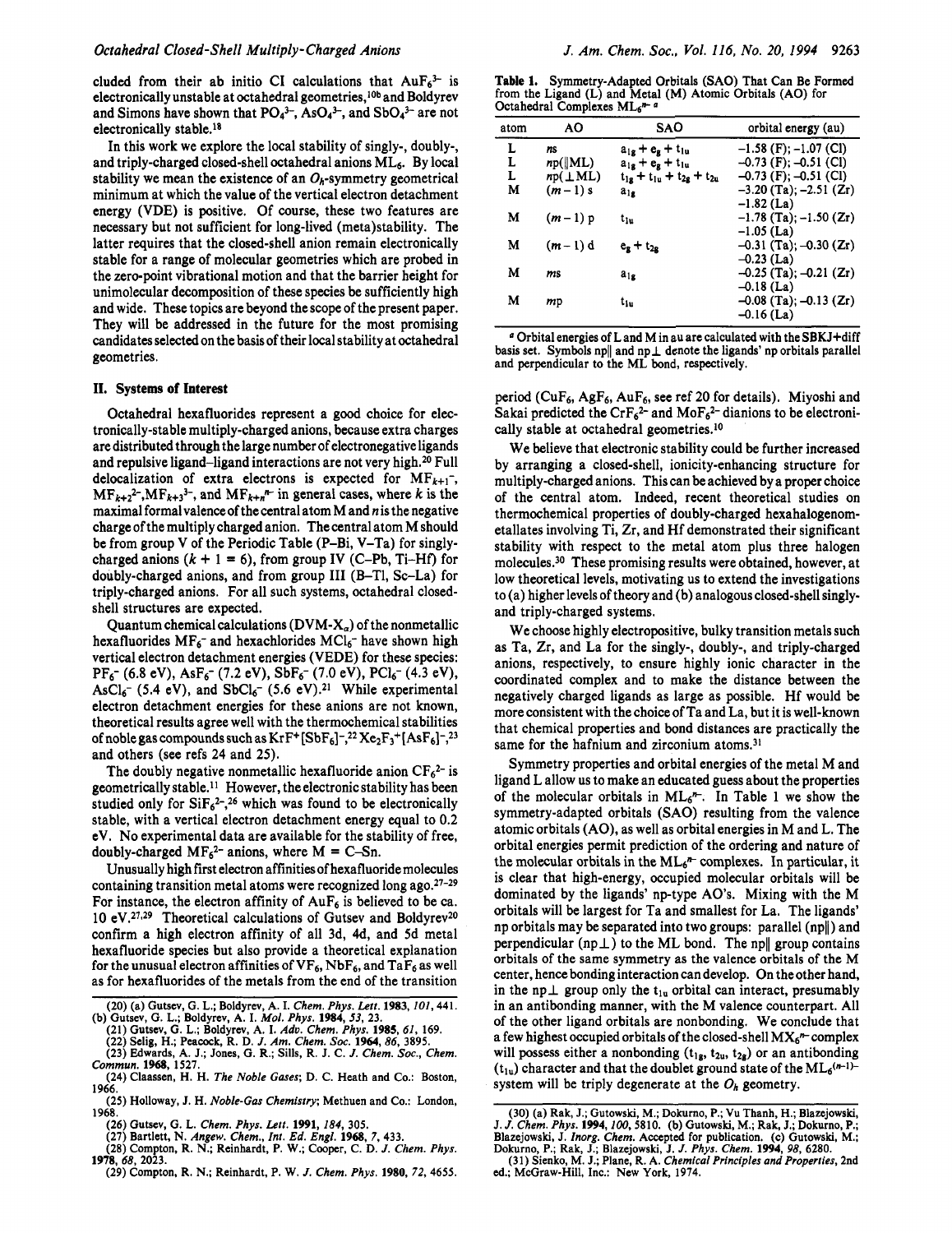On the basis of such an analysis, we selected the following triply-charged anions for our calculations—AlF<sub>6</sub><sup>3-</sup>, GaF<sub>6</sub><sup>3-</sup>, InF<sub>6</sub><sup>3-</sup>,  $TIF<sub>6</sub><sup>3-</sup>, LaF<sub>6</sub><sup>3-</sup>, and LaCl<sub>6</sub><sup>3-</sup>—as well as the doubly-charged ZrF<sub>6</sub><sup>2</sup>$ and singly-charged TaF<sub>6</sub>-. All of the systems satisfy the MF<sub>k+3</sub><sup>3-</sup>,  $MF_{k+2}^2$ -, and  $MF_{k+1}$ - rules (see above).

#### **111. Computational Aspects**

A. Transition Metal Anions. For  $LaF_6^3$ ,  $LaCl_6^3$ ,  $ZrF_6^2$ ,  $TaF_6^2$ , LaF<sub>5</sub><sup>2-</sup>, LaCl<sub>5</sub><sup>2-</sup>, ZrF<sub>5</sub><sup>-</sup>, TaF<sub>5</sub>, LaF<sub>4</sub><sup>-</sup>, LaCl<sub>4</sub><sup>-</sup>, ZrF<sub>4</sub>, and TaF<sub>4</sub><sup>+</sup> species, we used the relativistic, compact effective potentials of Stevens et al. together with their valence, energy-optimized, shared-exponent, contracted Gaussian basis sets, which we label SBKJ.<sup>32</sup> For the M atoms, the  $(n - 1)$  $- 1$ )s,  $(n - 1)p$ , *ns*, *np*, and  $(n - 1)d$  orbitals are chemically active and take advantage of the double- $\zeta$  sp and triple- $\zeta$  d basis sets. For the L atoms, only the valence *ns* and np orbitals are chemically active, and they are described within a double- $\zeta$  quality basis set.

Next, the SBKJ basis sets were supplemented with different sets of diffuse functions. The resulting differences in molecular geometries and Koopmans' theorem predictions of electron detachment energies were carefully monitored. For each M we tested one-term and for each L oneand two-term sets of diffuse functions. The exponents of the one-term diffuse basis sets were taken to be equal to  $\frac{1}{3}$  of the lowest exponent in the original basis. For the two-term diffuse sets, a geometrical progression was assumed with the progression constant equal to 2.4. Numerical tests described in the next section suggested use of the original SBKJ basis set supplemented with one set of diffuse functions on the **L's** only. The resulting basis set for  $ML_6^n$  complexes, labeled SBKJ+diff, consists of 106 contracted Gaussian basis functions. It should be stressed that due to the absence of polarization functions, our electron detachment energies are expected to be underestimated.

We performed geometry optimization for the octahedral  $ML<sub>6</sub><sup>n</sup>$ complexes with the SBKJ and SBKJ+diff basis sets using the GAMESS program package.<sup>33</sup> Gradient geometry optimization<sup>34</sup> was followed by calculation of the numerical Hessian matrix. Normal mode analyses were performed and IR intensities were then calculated.

We calculated two quantities that characterize the charge distribution in the multiply-charged anions. First, the radial extent of the distribution is characterized by the mean value of  $R^2$  ( $\langle R^2 \rangle$ ). Second, the effective charges assigned to the M and L atoms were determined from the fit to the electrostatic potential at points selected according to the Merz-Singh-Kollman scheme.35 For atomic radii, we used 1.34,1.45, and 1.69 **A** for Ta,  $Zr$ , and La, respectively;<sup>31</sup> for the halogens we used the default values (1.35 **A** (F) and 1.70 **A** (Cl)).36 These calculations were performed using the Gaussian 92 package<sup>36</sup> with the SBKJ+diff basis.

Vertical detachment energies werecalculated directly, using the electron propagator theory (EPT) approach, $37-42$  and indirectly, i.e., calculating the energy of the *n*-electron closed-shell anion and  $(n - 1)$ -electron openshell species using commonly available Hartree-Fock (HF) and the Møller-Plesset perturbation theory  $(MP)$  methods.<sup>33,36</sup>

In the EFT approach, two types of self-energy approximations are employed. In the first, second-order poles are calculated; these results, designated by the abbreviation EPT2, typically exaggerate electron

(33) Dupuis, M.; Spangler, D.; Wendolowski, J. J. *National Resourcefor Computations in Chemistry Software Catalog,* University of California: Berkeley, CA, 1980. Program QG01.8b: Schmidt, M. W.; Baldridge, K. K.; Boatz, J.A.; Jensen, **J.H.;Koseki,S.;Gordon,M.S.;Nguyen,K.A.;** Windus, T. L.; Elbert, **S.** T. *QCPE* Bull. **1990,** *IO,* **52.** 

- (35) Singh, U. C.; Kollman, P. A. *J. Comp. Chem.* **1984,** *5,* 12. Besler, B. H.; Merz, K. M., Jr.; Kollman, P. A. J. *Comp. Chem.* **1990,** *IZ,* 431.
- (36) Gaussian 92, Revision A, Frisch, M. J.;Trucks, G. W.; Head-Gordon, M.; Gill, P. M.; Wong, M. W.; Foresman, J. **8.;** Johnson, B. G.; Schlegel, H.

- 
- B.; Robb, M. A.; Replogle, E. S.; Gomperts, R.; Andres, J. L.; Raghavachari, K.; Binkley, J. S.; Gonzales, C.; Martin, R. L.; Fox, D. J.; DeFrees, D. J.; Baker, J.; Stewart, J.J. P.; Pople, J. A.; Gaussian Inc.: Pittsburgh
- (38) von Niessen, W.; Schirmer, J.; Cederbaum, **L.** S. *Comp. Phys. Rep.*  **1984,** *I,* 57.
- 
- 
- (39) Ohrn, Y.; Born, G. *Adv. Quantum Chem.* **1981, 13,** 1. (40) Simons, J. *Theor. Chem., Adv. Persp.* **1978, 3,** 1. (41) Herman, M.; Freed, K.; Yeager, D. L. *Adu. Chem. Phys.* **1981,18,**  1.
	- (42) Pickup, B.; Goscinski, 0. *Mol. Phys.* **1973,** *26,* 1013.

correlation effects. The second method includes all third-order terms and many infinite order terms as well. Energy-independent terms through third order are added to an energy-independent self-energy that includes all ring and ladder diagrams through all orders in the fluctuation potential.43 This method is therefore identified by the abbreviation **EPT3+.** Third-order methods have been thoroughly examined for electron affinities.<sup>40,44</sup> While the fluoride anion requires additional terms in order to obtain an accurate detachment energy,<sup>44</sup> third-order methods are generally reliable for fluorine-containing compounds.38 The usual polesearch algorithms for second order have been used.<sup>39</sup> For **EPT3+** calculations, a new algorithm, based on eigenvalue procedures used in configuration interaction calculations, has been employed.<sup>45</sup> A modified version of the EPT90 code<sup>46</sup> was used to perform these calculations.

Indirect calculations of VDE's were restricted to the electronic state of  $ML<sub>6</sub>(m-1)-$  obtained by the removal of an electron from the highest occupied molecular orbital (HOMO) of  $ML<sub>6</sub>$ <sup> $+$ </sup>. The results discussed in the next section demonstrate that the ordering of the electronic states of  $ML_6^{(n-1)}$  predicted on the basis of the Koopmans' theorem remains the same in the EFT calculations.

We started from one-configuration calculations to determine the relaxation correction to the Koopmans' theorem prediction. Calculations for the triply-degenerate doublet state of the neutral were performed in two ways. First, a symmetry-unbroken solution was obtained with the hole delocalized over *six* ligands. This was achieved in the state-averaged (SA) SCF calculation<sup>47</sup> with three configuration state functions involved. It has been reported, however, that single-configuration calculations with a core<sup>48</sup> or valence<sup>49</sup> hole delocalized over equivalent atoms may produce unphysical electron binding energies. More reliable results wereobtained when the hole was localized in a one-configuration calculation, i.e., when a symmetry broken solution was produced.<sup>48,49</sup> Hence, we reinforced the SA SCF calculation with UHF calculations in which we allowed for localization of the hole on one ligand. Of course, after inclusion of correlation effects, both single-configuration approaches should lead to the same final result. Our correlated MPn  $(n = 2, 3, 4)$  calculations were performed with the UHF reference function.36

**B.** Nontransition Element Hexafluorides. Bond lengths and harmonic frequencis for the isoelectronic  $AIF_6^3$ ,  $GaF_6^3$ ,  $InF_6^3$ , and  $TIF_6^3$  as well as for AlF<sub>3</sub>, GaF<sub>3</sub>, InF<sub>3</sub>, TlF<sub>3</sub>, AlF<sub>4</sub>-, GaF<sub>4</sub>-, InF<sub>4</sub>-, and TlF<sub>4</sub>- have been obtained by using RHF approximation and the Los Alamos pseudopotentials,<sup>50</sup> which we label LAP. We used Dunning's valence double- $\zeta$ basis set (9s5p/3s2p) for the fluorine atoms<sup>51</sup> and a valence 2s2p basis sets for the aluminum, gallium, indium, and tallium,<sup>50</sup> extended by polarization d-functions on all atoms (LAP/DZ+d) and diffuse **s-** and p-functions on the fluorine atoms (LAP/DZ+d+diff). Exponents for **thepolarizationd-functions0.198** (Al),0.207 (Ga),0.160 (In),and0.146 (Tl) were taken from ref 52 and exponents of the diffuses- and p-functions 0.074 were taken from ref 53. All calculations with Los Alamos pseudopotential were performed using the Gaussian 92 package.<sup>36</sup>

## **IV. Results**

**A. Nontransition Metal Hexafluorides.** The results of SCF (at LAP/DZ+d and LAP/DZ+d+diff) geometry optimization and frequency calculations are presented for AlF<sub>3</sub>, GaF<sub>3</sub>, InF<sub>3</sub>, and  $TIF_3$  in Table 2A, for AlF<sub>4</sub>-, GaF<sub>4</sub>-, InF<sub>4</sub>-, and  $TIF_4$ - in Table 2B, and for AlF $_6^{3-}$ , GaF $_6^{3-}$ , InF $_6^{3-}$ , and TlF $_6^{3-}$  in Table 2C. Experimental data are available for  $AIF_3$ ,  $GaF_3$ ,  $AIF_4^-$ , and all triply-charged hexafluorides. Our optimized bond lengths and frequencies are nearly the same for the LAP/DZ+d and LAP/

- **(44)** Ortiz, J. V. *Chem. Phys. Lett.* **1987, 136,** 387. (45) Ortiz, J. V. J. *Chem. Phys.* **1987,** *86,* 308.
- 
- 
- (46) EPT90, an electron propagator program by Ortiz, J. V. (47) Docken, K. K.; Hinze, J. J. *Chem. Phys.* **1972.57,** 4928.
- (48) Cederbaum, L. S.; Tarantelli, F.; Sgamellotti, A.; Schirmer, J. Chem.
- (49) Kolmel, C.; Palm, G.; Ahlrichs, R.; Par, M.; Boldyrev, A. I. *Chem. Phys.* **1986,85,** 6513. *Phys. Lett.* **1990, 173,** 151.
	- **(SO)** Hay, P. J.; Wadt, W. R. *J. Chem. Phys.* **1985,82,** 284.
	- **(51)** Dunning, T. H., Jr. *J. Chem. Phys.* 1970, **53,** 2823.

(52) Huzinaga, **S.;** Andzelm, J.; Klobukowski, M.; E. Radzio-Andzelm, E.; Sakai, Y.; Tatewaki, H. *Gaussian Basis Sets For Molecular Calculations;* Elsevier: Amsterdam, 1984.

(53) Dunning, T.H., Jr.; Hay, P.J. *Methods of Electronic Structure Theory*; Schafer, H. F., III, Ed.; Plenum Publishing Co.: New York, 1977; Vol. 1, *p* 1.

<sup>(32)</sup> Stevens, W. J.; Basch, H.; Krauss, M. *1. Chem. Phys.* **1984,81,6026.**  Krauss, M.; Stevens, W. J.; Basch, **H.;** Jasien, P. G. *Can. J. Chem.* **1992,70,**  612.

<sup>(34)</sup> Baker, J. *J. Comp. Chem.* 1988,9,465. Baker, J. *J. Comp. Chem.*  **1986, 7,** 385.

<sup>(43)</sup> **See,** for example: Ortiz, J. V. *Inr. J. Quantum Chem., Quantum Chem. Symp.* **1991, 25,** 35.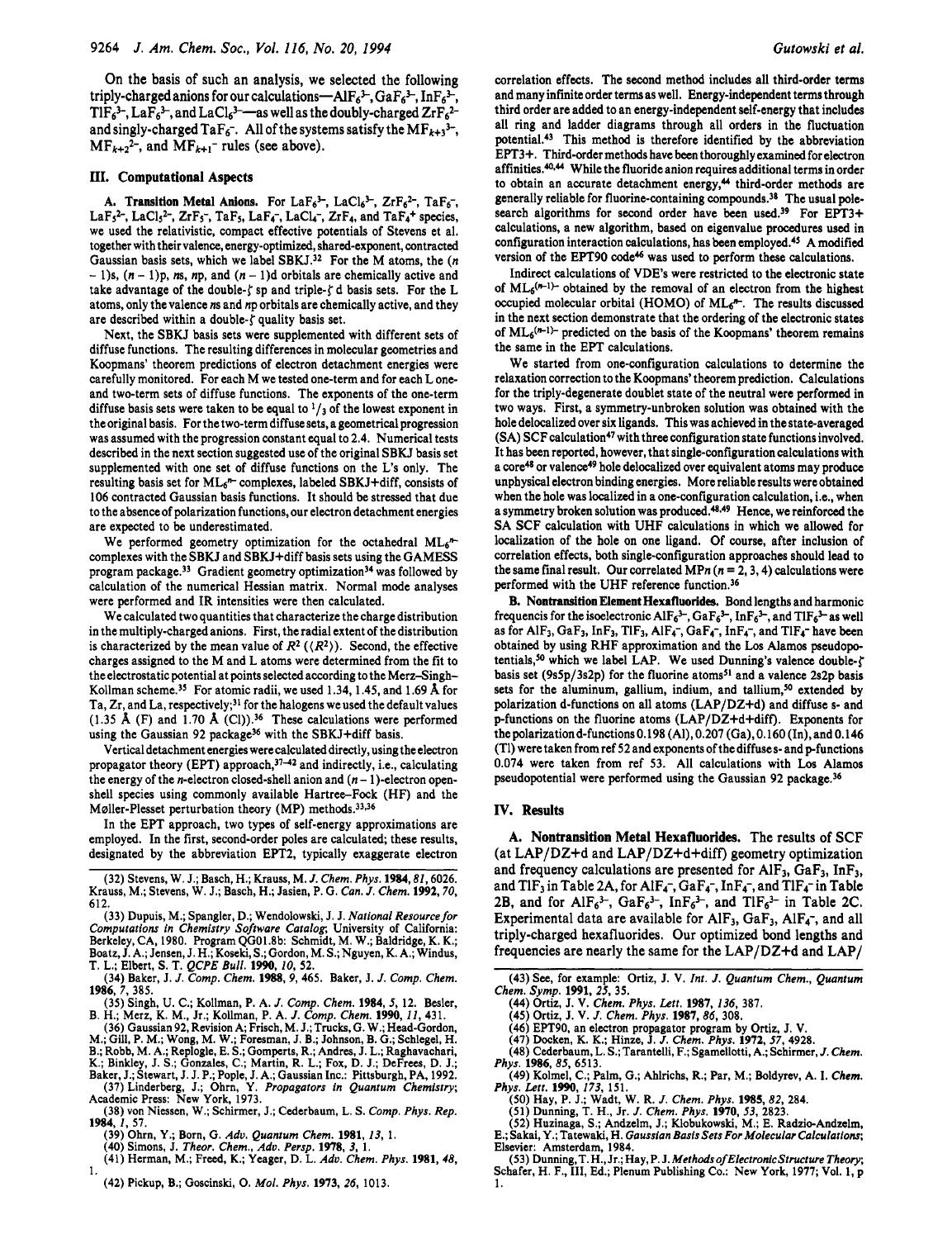Table 2. SCF Optimized Central Atom-Ligand Distances (R<sub>ML</sub> in  $\hat{A}$ ), Vibrational Frequencies (cm<sup>-1</sup>), and IR Intensities [D<sup>2</sup>/( $\hat{A}^2$  amu), in parentheses] for the Octahedral Closed-Shell Anions<sup>a</sup>

|                                                                                   |                                                                                                                                          |                   |                             |                                                                                                                                          | A. AlF <sub>3</sub> , GaF <sub>3</sub> , InF <sub>3</sub> , and TlF <sub>3</sub> |                  |                  |                          |                         |                           |                         |                          |
|-----------------------------------------------------------------------------------|------------------------------------------------------------------------------------------------------------------------------------------|-------------------|-----------------------------|------------------------------------------------------------------------------------------------------------------------------------------|----------------------------------------------------------------------------------|------------------|------------------|--------------------------|-------------------------|---------------------------|-------------------------|--------------------------|
|                                                                                   |                                                                                                                                          |                   |                             |                                                                                                                                          |                                                                                  |                  |                  |                          |                         | frequencies               |                         |                          |
| species                                                                           | method                                                                                                                                   |                   | $R_{ML}$                    | $\langle R^2 \rangle$                                                                                                                    | Qı                                                                               |                  | $a_1'$           | $a_2''$                  |                         | e'                        |                         | $\mathbf{e}'$            |
| AlF <sub>3</sub>                                                                  | LAP/DZ+d                                                                                                                                 |                   | 1.645                       | 320                                                                                                                                      | $-0.53$                                                                          |                  | 690              | 315 (4.6)                |                         | 958 (4.8)                 |                         | 254 (1.2)                |
|                                                                                   | LAP/DZ+d+diff                                                                                                                            |                   | 1.644                       |                                                                                                                                          |                                                                                  |                  | 687              | 311(4.6)                 |                         | 945 (5.1)                 |                         | 252(1.2)                 |
| GaF <sub>3</sub>                                                                  | <b>EXPT</b><br>$LAP/DZ+d$                                                                                                                |                   | 1.626 <sup>b</sup><br>1.659 | 325                                                                                                                                      | $-0.57$                                                                          |                  | 672 <sup>b</sup> | 284c                     |                         | 960°                      |                         | 252c                     |
|                                                                                   | $LAP/DZ+d+diff$                                                                                                                          |                   | 1.663                       | 327                                                                                                                                      |                                                                                  |                  | 683<br>674       | 242(2.6)<br>238 (2.5)    |                         | 757 (2.3)<br>759 (2.6)    |                         | 234 (1.1)<br>229 (1.2)   |
|                                                                                   | <b>EXPT</b>                                                                                                                              |                   | 1.713 <sup>b</sup>          |                                                                                                                                          |                                                                                  |                  | 643 <sup>b</sup> | 202 <sup>d</sup>         |                         | 7594                      |                         | 193 <sup>d</sup>         |
| InF <sub>3</sub>                                                                  | $LAP/DZ+d$                                                                                                                               |                   | 1.794                       | 377                                                                                                                                      | $-0.68$                                                                          |                  | 600              | 187(2.5)                 |                         | 623(1.9)                  |                         | 181(1.2)                 |
|                                                                                   | LAP/DZ+d+diff                                                                                                                            |                   | 1.799                       | 379                                                                                                                                      | $-0.57$                                                                          |                  | 591              | 185(2.5)                 |                         | 619(2.0)                  |                         | 177(1.3)                 |
| TIF <sub>3</sub>                                                                  | $LAP/DZ+d$<br>LAP/DZ+d+diff                                                                                                              |                   | 1.991<br>1.993              | 474<br>475                                                                                                                               | $-0.60$<br>$-0.52$                                                               |                  | 609<br>607       | 138(1.4)<br>137(1.5)     |                         | 612(2.3)                  |                         | 104(1.0)                 |
| 607 (2.7)<br>99 (1.1)<br>B. Al $F_4^-$ , Ga $F_4^-$ , In $F_4^-$ , and Tl $F_4^-$ |                                                                                                                                          |                   |                             |                                                                                                                                          |                                                                                  |                  |                  |                          |                         |                           |                         |                          |
| frequencies                                                                       |                                                                                                                                          |                   |                             |                                                                                                                                          |                                                                                  |                  |                  |                          |                         |                           |                         |                          |
| species                                                                           | method                                                                                                                                   |                   | $R_{ML}$                    | $\langle R^2 \rangle$                                                                                                                    |                                                                                  | QL               | a <sub>1</sub>   | $\mathbf{e}$             |                         | $t_{2}$                   |                         | $t_{2}$                  |
| AlF <sub>4</sub>                                                                  | LAP/DZ+d                                                                                                                                 |                   | 1.702                       |                                                                                                                                          |                                                                                  |                  | 615              | 200                      |                         | 803 (5.4)                 |                         | 312(1.5)                 |
|                                                                                   | LAP/DZ+d+diff                                                                                                                            |                   | 1.702                       |                                                                                                                                          |                                                                                  |                  | 609              | 201                      |                         | 782 (5.7)                 |                         | 312(1.4)                 |
|                                                                                   | <b>EXPT</b>                                                                                                                              |                   |                             |                                                                                                                                          |                                                                                  |                  | 622°             | 210 <sup>e</sup>         |                         | 760ء                      |                         | 322 <sup>e</sup>         |
| GaF <sub>4</sub> -                                                                | $LAP/DZ+d$<br>LAP/DZ+d+diff                                                                                                              |                   | 1.725<br>1.729              | 468<br>472                                                                                                                               |                                                                                  | -0.67<br>$-0.61$ | 608<br>600       | 195<br>192               |                         | 629 (3.0)<br>623(3.1)     |                         | 274(1.7)<br>269(1.2)     |
| $InF_{4}^-$                                                                       | $LAP/DZ+d$                                                                                                                               |                   | 1.861                       | 540                                                                                                                                      |                                                                                  | $-0.75$          | 544              | 159                      |                         | 532(2.1)                  |                         | 218(2.0)                 |
|                                                                                   | LAP/DZ+d+diff                                                                                                                            |                   | 1.867                       | 544                                                                                                                                      |                                                                                  | $-0.69$          | 534              | 156                      |                         | 524 (2.4)                 |                         | 214(2.0)                 |
| $TIF_4$ -                                                                         | $LAP/DZ+d$                                                                                                                               |                   | 2.054                       | 666                                                                                                                                      |                                                                                  | $-0.69$          | 553              | 111                      |                         | 526 (2.6)                 |                         | 146(1.6)                 |
|                                                                                   | LAP/DZ+d+diff                                                                                                                            |                   | 2.060                       | 671                                                                                                                                      |                                                                                  | $-0.67$          | 545              | 108                      |                         | 512 (3.1)                 |                         | 143(1.7)                 |
|                                                                                   | C. AlF <sub>6</sub> <sup>3-</sup> , GaF <sub>6</sub> <sup>3-</sup> , InF <sub>6</sub> <sup>3-</sup> , and TlF <sub>6</sub> <sup>3-</sup> |                   |                             |                                                                                                                                          |                                                                                  |                  |                  |                          |                         |                           |                         |                          |
| species                                                                           | method                                                                                                                                   | $R_{ML}$          | HOMO                        | $\langle R^2 \rangle$                                                                                                                    | Qı                                                                               | $t_{2u}$         |                  | $t_{1u}$                 | frequencies             |                           |                         |                          |
| AlF <sub>6</sub> <sup>3</sup>                                                     |                                                                                                                                          |                   |                             |                                                                                                                                          |                                                                                  |                  | $t_{2g}$         |                          |                         | $\mathbf{e}_{\mathbf{g}}$ | $t_{1u}$                | $\mathbf{a}_{1g}$        |
|                                                                                   | LAP/DZ+d<br>$LAP/DZ+d+diff$                                                                                                              | 1.893<br>1.900    | $+1.28$<br>+0.46            | 840<br>853                                                                                                                               | $-0.75$<br>$-0.85$                                                               | 180<br>176       | 292<br>283       | 354 (0.02)<br>343 (0.01) |                         | 293<br>267                | 544 (9.1)<br>508 (10.6) | 455<br>443               |
|                                                                                   | <b>SBKJ</b>                                                                                                                              | 1.900             | $+0.73$                     |                                                                                                                                          |                                                                                  | 182              | 292              | 353 (0.2)                |                         | 335                       | 571 (9.2)               | 442                      |
|                                                                                   | SBKJ+diff.                                                                                                                               | 1.914             | $+0.26$                     |                                                                                                                                          |                                                                                  | 177              | 282              | 341 (0.04)               |                         | 284                       | 516 (10.2)              | 430                      |
|                                                                                   | <b>EXPT</b>                                                                                                                              | 1.81              |                             |                                                                                                                                          |                                                                                  | 228s             | 3228             | 3878                     |                         | 400 <sup>g</sup>          | 5688                    | 5415                     |
| $GaF_6$ <sup>3-</sup>                                                             | $LAP/DZ+d$                                                                                                                               | 1.924             | $+1.09$                     |                                                                                                                                          | $-0.78$                                                                          | 170              | 262              |                          |                         |                           |                         | 515 <sup>h</sup>         |
|                                                                                   | LAP/DZ+d+diff                                                                                                                            | 1.932             | $+0.24$                     | 880                                                                                                                                      | $-0.85$                                                                          | 165              | 270              | 330 (1.1)<br>318(1.2)    |                         | 262<br>237                | 374 (5.8)<br>349 (6.7)  | 442<br>434               |
|                                                                                   | <b>EXPT</b>                                                                                                                              | 1.89'             |                             |                                                                                                                                          |                                                                                  | 1985             | 281s             | 2988                     |                         | 3988                      | 4818                    | 5358                     |
| InF <sub>6</sub> <sup>3</sup>                                                     | $LAP/DZ+d$                                                                                                                               | 2.049             | $+0.38$                     | 973                                                                                                                                      | $-0.83$                                                                          | 140              | 238              | 269 (3.4)                |                         | 270                       | 345(3.5)                | 411                      |
|                                                                                   | $LAP/DZ+d+diff.$                                                                                                                         | 2.060             | $-0.41$                     | 990                                                                                                                                      | $-0.84$                                                                          | 135              | 229              | 260(3.0)                 |                         | 243                       | 323(4.0)                | 399                      |
| $TIF63-$                                                                          | <b>EXPT</b><br>$LAP/DZ+d$                                                                                                                | 2.04'<br>2.218    | $+0.69$                     | 1145                                                                                                                                     | $-0.80$                                                                          | 1628<br>108      | $229$ s<br>190   | 2268<br>203(2.3)         |                         | 3958<br>267               | 4478<br>341 (4.4)       | 497s<br>415              |
|                                                                                   | $LAP/DZ + d + diff$                                                                                                                      | 2.229             | $-0.20$                     | 1164                                                                                                                                     | $-0.84$                                                                          | 106              | 184              | 198 (4.7)                |                         | 232                       | 316(5.2)                | 401                      |
|                                                                                   | <b>EXPT</b>                                                                                                                              | 1.96'             |                             |                                                                                                                                          |                                                                                  | 148s             | 209s             | 202 <sub>s</sub>         |                         | 3878                      | 4128                    | 4785                     |
|                                                                                   |                                                                                                                                          |                   |                             | D. TaF <sub>6</sub> <sup>-</sup> , ZrF <sub>6</sub> <sup>2-</sup> , LaF <sub>6</sub> <sup>3-</sup> , and LaCl <sub>6</sub> <sup>3-</sup> |                                                                                  |                  |                  |                          |                         |                           |                         |                          |
|                                                                                   |                                                                                                                                          |                   |                             |                                                                                                                                          |                                                                                  |                  |                  | frequencies              |                         |                           |                         |                          |
| species                                                                           | method                                                                                                                                   | $R_{ML}$          | $\langle R^2 \rangle$       | Qı                                                                                                                                       | $t_{2n}$                                                                         | $t_{2g}$         |                  | $t_{1u}$                 | $\mathbf{e}_\mathbf{g}$ |                           | $t_{1u}$                | $a_{1g}$                 |
| $TaF_6^-$                                                                         | <b>SBKJ</b>                                                                                                                              | 1.921             |                             |                                                                                                                                          | 129                                                                              | 282              |                  | 238(1.8)                 | 586                     |                           | 590 (7.5)               | 690                      |
|                                                                                   | SBKJ+diff                                                                                                                                | 1.922             | 707                         | $-0.46$                                                                                                                                  | 122                                                                              | 283              |                  | 233 (1.7)                | 581                     |                           | 585 (7.6)               | 686                      |
| $ZrF_6^2$                                                                         | <b>EXPT</b><br>SBKJ <sup>1</sup>                                                                                                         | 2.065             |                             |                                                                                                                                          | 123                                                                              | 272 <sup>k</sup> | 240 <sup>k</sup> |                          | $581*$                  | 560 <sup>k</sup>          |                         | $692^k$                  |
|                                                                                   | SBKJ+diff                                                                                                                                | 2.067             | 818                         | $-0.81$                                                                                                                                  | 118                                                                              | 230<br>229       |                  | 240 (1.4)<br>235(1.3)    | 456<br>446              |                           | 512 (8.2)<br>497 (8.9)  | 545<br>539               |
|                                                                                   | <b>EXPT</b>                                                                                                                              | 2.02 <sup>m</sup> |                             |                                                                                                                                          |                                                                                  | 249-258*         | 280"             |                          | 480*                    | 527 <sup>n</sup>          |                         | $555 - 577$ <sup>n</sup> |
| LaF <sub>6</sub> <sup>3</sup>                                                     | <b>SBKJ</b>                                                                                                                              | 2.462             |                             |                                                                                                                                          | 83                                                                               | 163              |                  | 163(1.3)                 | 276                     |                           | 295 (6.2)               | 351                      |
|                                                                                   | SBKJ+diff<br><b>EXPT</b>                                                                                                                 | 2.475             | 1151                        | $-0.97$                                                                                                                                  | 82                                                                               | 161              |                  | 161(1.2)                 | 258                     |                           | 276 (6.9)               | 338                      |
|                                                                                   |                                                                                                                                          |                   |                             |                                                                                                                                          |                                                                                  | 171°             |                  | $139 - 170^o$            | 3340                    | 362°                      |                         | 4430                     |
| $LaCl63-$                                                                         | <b>SBKJ</b>                                                                                                                              | 2.998             |                             |                                                                                                                                          | 52                                                                               | 93               |                  | 102(0.3)                 | 151                     |                           | 181 (3.9)               | 193                      |
|                                                                                   | SBKJ+diff                                                                                                                                | 3.004             | 1756                        | $-0.90$                                                                                                                                  | 51                                                                               | 91               |                  | 99 (0.3)                 | 145                     |                           | 172(4.4)                | 190                      |
|                                                                                   | <b>EXPT</b>                                                                                                                              | 2.95P             |                             |                                                                                                                                          |                                                                                  | 106P             |                  |                          | 1934                    |                           |                         | 242°                     |
|                                                                                   |                                                                                                                                          |                   |                             |                                                                                                                                          | 659                                                                              | 1149             | 1219             |                          | 2179                    |                           | 130-1709                | 2829                     |

~~ **<sup>a</sup>**Spatial extent of the SCF electronic charge distribution *(R2)* in au. Effective atomic charge (Mulliken) on the ligand atom **(QL)** in au. *b* Data from ref 65. <sup>c</sup> Data from ref 66. <sup>d</sup> Data from ref 67. <sup>c</sup> Data from ref 68. *f* Data from refs 55 and 56. *8* Data from ref 69. <sup>h</sup> Data from ref 70. *'* Data from ref 57. <sup>J</sup> Data from ref 58. <sup>k</sup> Data from ref 71. <sup>J</sup> Data from ref 30a. m Data from ref 60. n Data from ref 61. n Data from ref 72. n Data from ref 72. n Data from ref 73. 9 Data from ref 74.

DZ+d+diff calculations and agree with available experimental data within 0.05 **A** for bond lengths and 30 cm-1 for vibrational frequencies (Tables 2A and **2B).** 

The optimized bond lengths  $R(A|-F) = 1.89-1.91 \text{ Å of } AlF_6^{3-}$ ,  $R(Ga-F) = 1.92-1.96$  Å of  $GaF_6^3$ ,  $R(In-F) = 2.05-2.06$  Å of InF<sub>6</sub><sup>3-</sup>, and  $R(TI-F) = 2.22-2.24$  Å of TlF<sub>6</sub><sup>3-</sup> can be compared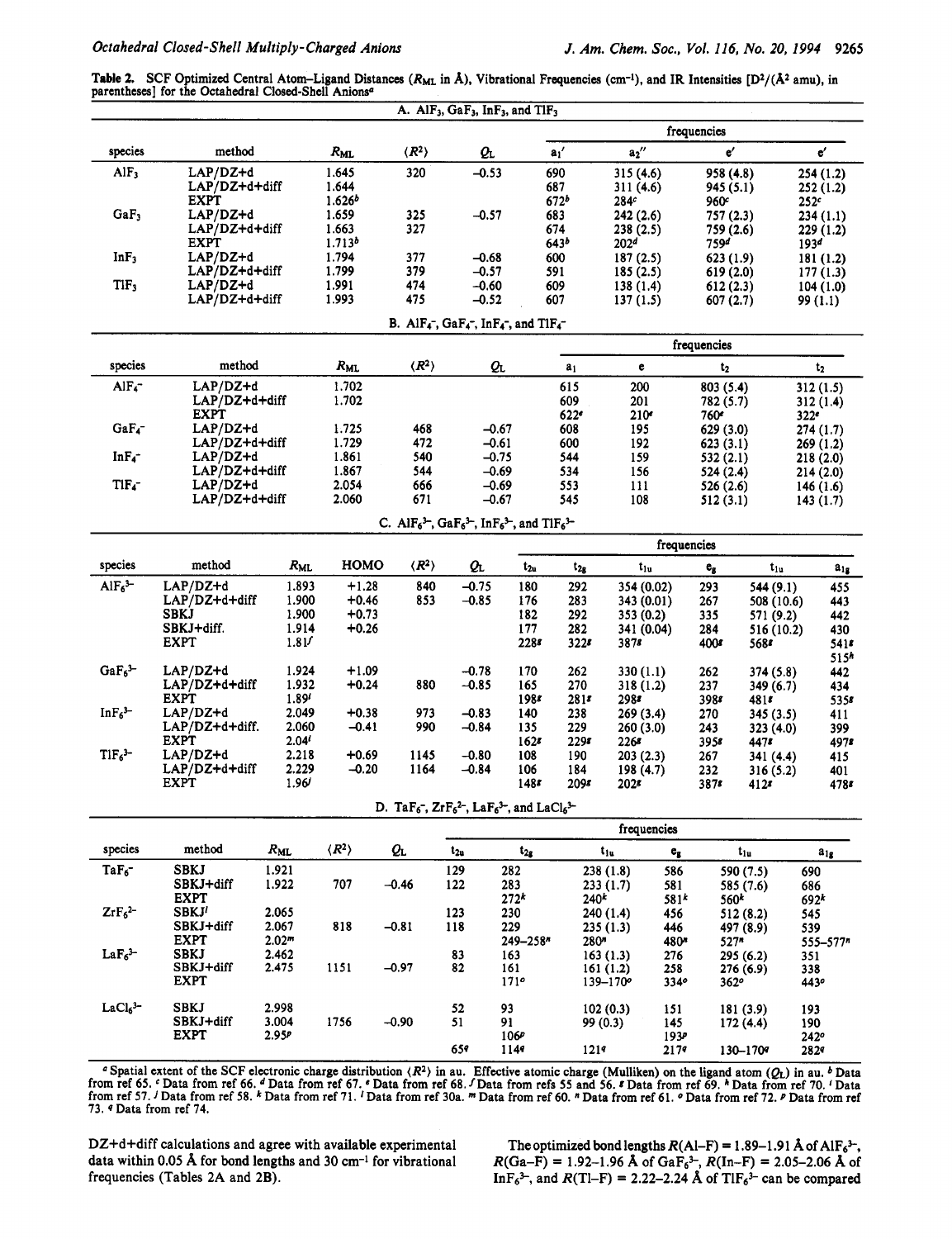with the experimental data for these anions in crystal salts:  $R(A)$ - $F$ ) = 1.81 Å in Na<sub>3</sub>AlF<sub>6</sub>,<sup>54</sup> Cs<sub>2</sub>NaAlF<sub>6</sub>;<sup>55</sup> R(Ga–F) = 1.89 Å in  $(NH_4)_3GaF_6$ ;<sup>56</sup>  $R(In-F) = 2.04$  Å in  $(NH_4)_3InF_6$ ,<sup>57</sup> and  $R(Th-F)$ F) = 1.96 Å in  $Rb_3TIF_6.^{57}$  From these data one can see that the difference between the calculated and corresponding experimental bond lengths is high for AlF<sub>6</sub><sup>3-</sup>(0.1 Å), decreases in GaF<sub>6</sub><sup>3-</sup>(0.03-0.07 Å) and further decreases for  $\text{Inf}_{6}^{3-}$  (0.01–0.02 Å), but the difference is very large in TlF<sub>6</sub><sup>3–</sup> (0.26–0.28 Å). Why our bond length is too high for  $TIF_6^{3-}$  is not clear at this time. The experimental bond lengths increase from  $AIF_3$  to  $AIF_6<sup>3-</sup>$  and from GaF<sub>3</sub> to GaF<sub>6</sub><sup>3-</sup> by approximately 0.18 Å, and the same variation is found in our calculations. From this point of view, the calculated difference in bond lengths (0.24 Å) for TlF<sub>3</sub> and TlF<sub>6</sub><sup>3-</sup> may not be unreasonable.

All of AlF<sub>6</sub><sup>3-</sup>, GaF<sub>6</sub><sup>3-</sup>, InF<sub>6</sub><sup>3-</sup>, and TlF<sub>6</sub><sup>3-</sup> have local minima at the octahedral structure, and thus all of the computed vibrational frequencies are real (see Table 2C). Therefore, if we keep the number of electrons constant, these trianions are geometrically stable. However, the disagreement between our calculated and the corresponding vibrational frequencies of crystal salts is unexpectedly high  $(80-160 \text{ cm}^{-1})$ . At the same level of theory the maximum difference between experimental and calculated frequencies for AlF<sub>3</sub>, AlF<sub>4</sub>-, and GaF<sub>3</sub> is only 30 cm<sup>-1</sup> (see Tables 2A and 2B). Moreover, when we improved the basis sets and included diffuse functions, the disagreement became even worse.

We suspect that these large differences may be related to the electronic instability of the anions. In particular, the  $MX_6$  in the solid state would probably bear a smaller excessive charge than that assumed in our ab initio calculations. The smaller excess charge would make the species less floppy, in agreement with the **experimental/theoretical** difference. Moreover, electronic instability may enhance the coupling between the vibrations of  $MX<sub>6</sub>$  and the neighboring species. Therefore, some vibrations should not be assigned to the isolated anions, but rather to a collective motion also involving the cations and even the lattice as a whole. If so, the so called "experimental force fields"58,59 for these anions should be revised.

The orbital energies of the t<sub>lg</sub>-HOMO are positive for AlF<sub>6</sub><sup>3-</sup> and  $GaF_6^{3-}$  and therefore both these anions are certainly electronically unstable, because according to our experience, when electron relaxation and electron correlation are taken into account the electronic stability of multiply-charged anions decreases.  $InF_6^3$ and TlF<sub>6</sub><sup>3-</sup> both have negative orbital energies of the  $t_{1g}$ -HOMO: -0.41 and-0.20 eV, respectively. Therefore, both the anions are electronically stable at the Koopmans level of theory. However, previous ab initio calculation for  $\text{BeF}_4^{2-12}$  MX<sub>3</sub><sup>2-</sup> (where M = Li-K and  $X = F - Cl$ , <sup>13,14</sup> SeO<sub>4</sub><sup>2-</sup>, and TeO<sub>4</sub><sup>2-18</sup> have shown that electron correlation and electron relaxation corrections decrease electronic stability by 1-2 eV. Therefore we conclude that all free AlF<sub>6</sub><sup>3-</sup>, GaF<sub>6</sub><sup>3-</sup>, InF<sub>6</sub><sup>3-</sup>, and TlF<sub>6</sub><sup>3-</sup> species are not electronically stable.

**B. Transition Metal Hexafluorides.** The results of SCF geometry optimization for TaF<sub>6</sub>-,  $ZrF_6^{2-}$ , LaF<sub>6</sub><sup>3</sup>-, and LaCl<sub>6</sub><sup>3-</sup> closed-shell anions with the SBKJ basis set are presented in Table 2D. We also report vibrational frequencies (all real) and IR intensities for these species. We have demonstrated that augmenting the SBKJ set with diffuse functions on X and/or M affects theM-L equilibriumdistance by less than 0.01 **A.** Results of Cederbaum and collaborators indicate that correlation effects barely affect equilibrium geometries of tetrahedral and triangular

Table 3. Electron Vertical Detachment Energies (in eV) from the Highest Occupied Molecular Orbital of the Closed-Shell Anion

| final state           | KТ    | SASCF UHF MP2 MP3 MP4 EPT2 EPT3+ |      |      |                                         |      |      |         |
|-----------------------|-------|----------------------------------|------|------|-----------------------------------------|------|------|---------|
| F(2P)                 | 4.85  | 1.37                             | 1.31 | 3.11 | 2.77                                    | 3.12 | 0.86 | 4.60    |
| $Cl(^{2}P)$           | 4.04  | 2.59                             | 2.56 | 3.06 | 3.07                                    | 3.12 | 2.53 | 3.41    |
| $TaF_6(^{2}T_{1g})$   | 12.34 | 11.82                            | 9.08 | 9.91 | 10.01                                   | 9.47 | 7.79 | 10.61   |
| $ZrF_6^{2-(2T_{1g})}$ | 6.31  | 5.75                             | 3.01 |      | 4.22 4.14                               | 3.99 | 2.01 | 4.99    |
| $LaF62-(2T1u)$        | 1.64  | 1.01                             |      |      | $-1.87$ $-0.29$ $-0.53$ $-0.35$ $-2.40$ |      |      | 0.78    |
| $LaCl62-(2T10)$       | 0.98  | 0.70                             |      |      | $-0.49$ $-0.13$ $-0.10$ $-0.12$ $-0.77$ |      |      | $-0.03$ |

doubly-charged anions.12-14 Hence, our further calculations were performed at the SBKJ equilibrium geometries.

Calculated geometries and vibrational frequencies for isolated TaF<sub>6</sub>- and ZrF<sub>6</sub><sup>2-</sup> anions are in good agreement with available experimental data from the solid phase. $60,61,71$  The discrepancies in frequencies are less than 25 cm<sup>-1</sup> for TaF<sub>6</sub><sup>-</sup>. For ZrF<sub>6</sub><sup>2-</sup>, the SCF/SBKJ+diff frequencies are systematically lower than the solid state data, but the discrepancies do not exceed 45 cm-1. For the triply-charged  $LaF<sub>6</sub><sup>3-</sup>$  and  $LaCl<sub>6</sub><sup>3-</sup>$  species, however, the discrepancies are more significant (108 cm<sup>-1</sup> for the valent symmetrical vibration, Table 2D). These triply-charged anions are electronically barely stable or even unstable (see below). This may cause larger disagreement with experimental data (see above discussion for nontransition metal hexafluorides).

The values of  $\langle R^2 \rangle$  presented in Table 2 demonstrate how the spatial extent of the electronic charge distribution changes in the sequence of multiply-charged but otherwise similar anions. For comparison, the values of  $\langle R^2 \rangle$  for F- and Cl- are 15.8 and 36.9 au, respectively. As expected, the spatial extent is particularly large in the case of three excess electrons. Interestingly, inspection of the orbitals in the HOMO region indicates that they are *not*  dominated by the most diffuse functions which are available in the basis set. We interpret this feature as the first indication that the triply-charged anion may be electronically stable. Effective atomic charge, presented in the fourth column of Table 2, reflects the increasing ionic character in the Ta, Zr, La sequence. Replacing **F's** by Cl's substantially increases the spatial extent of the electronic charge distribution and slightly decreases the ionicity of the complex. The reported values of effective atomic charges allow consideration of  $ZrF_6^{2-}$ , La $F_6^{3-}$ , and LaCl<sub>6</sub>3- as ionic complexes with six singly charged ligands coordinated to the  $M^{(6-n)+}$  core, consistent with the ionic model of Cederbaum and collaborators.<sup>13,14</sup>

Vertical detachment energies from the HOMO orbital of the closed-shell species are reported in Table 3. All the species are electronically stable at the Koopmans theorem level. Augmenting the SBKJ basis set withone set of L(sp) **diffusefunctionscentered**  on L's may change the HOMO orbital energy even by 0.4 eV  $(LaF<sub>6</sub><sup>3-</sup> case)$ . However, further extensions of the basis set with two sets of ligand diffuse functions or one set of M diffuse functions changes the HOMO orbital energy by, at most, a few hundredths of an electronvolt. This further supports our choice of SBKJ+diff as the basis set for the production runs.

The SCF relaxation energies for F- and C1- calculated within the SA SCF and UHF procedures are very large but quite similar. For  $MF<sub>6</sub><sup>n</sup>$ , however, the SA SCF relaxation energies do not exceed 0.65 eV. At the same time the UHF relaxation energies may be as large as 3.51 eV and the triply-charged anions are predicted to be unstable at this level of theory. Interestingly, the relaxation effects are much smaller for  $LaCl<sub>6</sub><sup>3-</sup>,$  as they are for Cl-compared to F-.

In contradiction to conclusions of other authors,<sup>48,49</sup> we do not observe advantageous properties of the single configuration scheme based on a symmetry-broken solution leading to the localized

**<sup>(54)</sup> Hawthorne, F. C.; Ferguson, R. B.** *Can. Mineral.* **1975, 13, 377. (55) Golovastikov, N. I.; Belov, N. V.** *KristallograJia* **1978, 23, 42.** 

**<sup>(56)</sup> Schwarzmann, S.** *Z. Krisrallogr.* **1964, 120, 286.** 

**<sup>(57)</sup> Bode, V. H.; Voss, E.** *Z. Anorg. Allg. Chem.* **1957, 290, 1. (58) (a) Baran, E. J.; Lavat, A. E.** *2. Naturforsch.* **1981,36A, 677. (b)** 

**Geldard,** J. **F.; McDowell, H. K.** *Spectrochim. Acta* **1987, 43A, 439.** 

**<sup>(59)</sup> Nakamoto, K.** *Infrared and Raman Spectra of Inorganic and Coordination Compounds,* **4th** *ed.;* **Wiley-Interscience Publishing Co.: New York, 1986.** 

**<sup>(60)</sup> Meyer, H. W.; Reinen, D.; Heger, G.** *J. Solid State Chem.* **1983,50, 213.** 

**<sup>(61) (</sup>a) Rodriguez, V.; Couzi, M.; Sourisseau, C.** *J. Phys. Chem. Solids*  1991, 52, 769. (b) Toth, L. M.; Quist, A. S.; Boyd, G. E. J. Phys. Chem. 1973,<br>77, 1384. (c) Daniel, P.; Gesland, J. Y.; Rousseau, M. J. *Raman Spectrosc.*<br>1992, *23*, 197.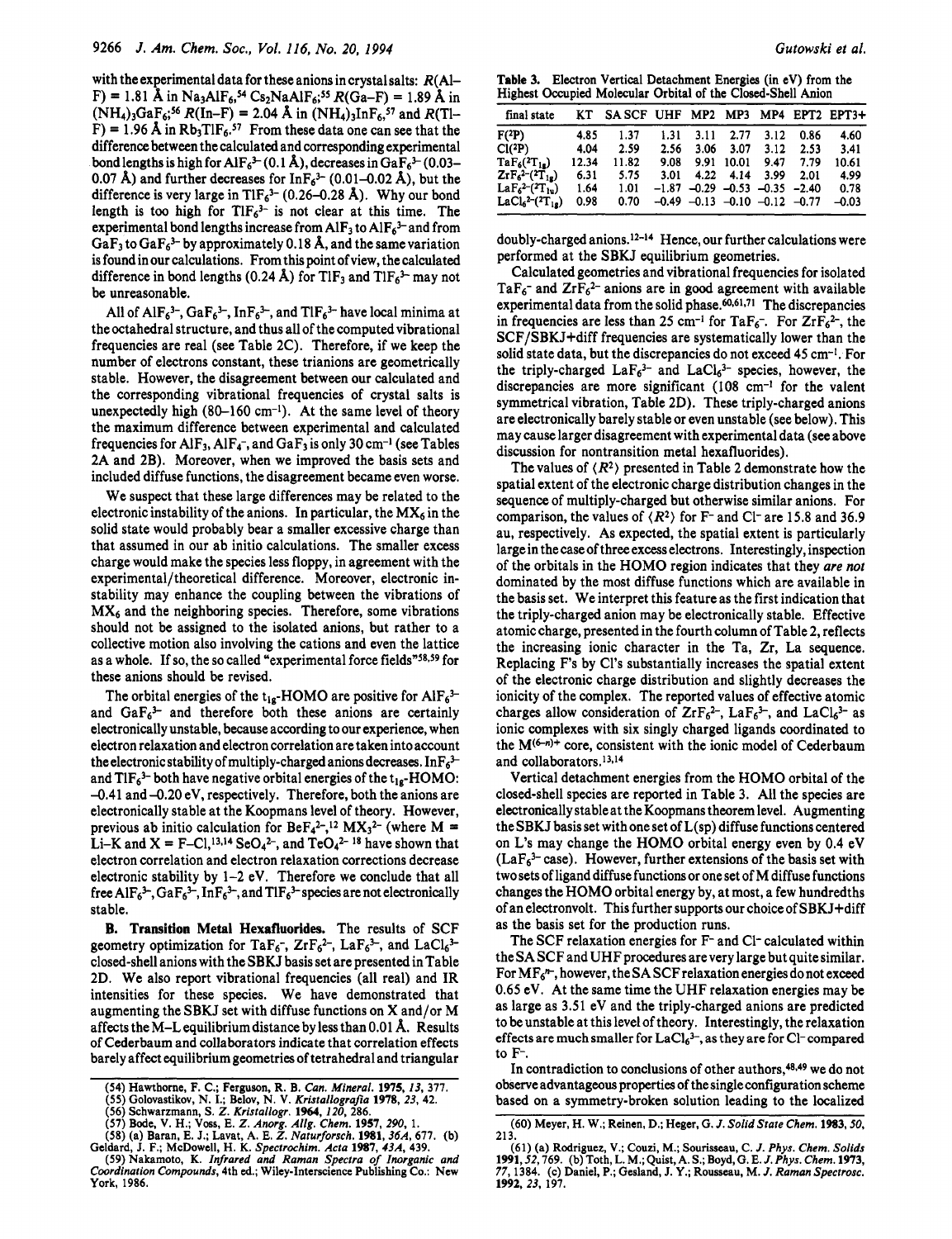hole. In all fluoride-containing species studied here, the UHF based VDE is further from the correlated result than the SA SCF prediction; the latter, however, systematically overestimates the magnitude of the electron binding energy in all  $ML<sub>6</sub>$ <sup>n</sup> systems. We think that the relative performance of the UHF vs the SA SCF scheme is system dependent and the recommended approach is to include enough correlation effects so that the difference at the level of the reference function becomes irrelevant.

Inclusion of correlation effects at the Møller-Plesset level of theory increases the detachment energy in comparison with the UHF predictions. The convergence in consecutive orders of the perturbation theory is, however, not uniform, with the MP2 and MP4 results being usually close to each other. The similarity between the MP2 and MP4 VDE's should not be considered as a firm argument that the converged result has been reached. For instance, for CN-, the MP2 and MP4 results are quite similar but inaccurate.<sup>45</sup> The experimental electron detachment energies for F<sup>-</sup> and Cl<sup>-</sup> are 3.40 and 3.62 eV, respectively.<sup>62</sup> Therefore, our MP4 results for these species are off by 0.28 and 0.50 eV, respectively. Hence, the electronic instability of  $LaF<sub>6</sub><sup>3-</sup>$  and  $LaCl<sub>6</sub><sup>3-</sup> predicted at the MP4 level is probably misleading.$ 

Vertical detachment energies calculated within the EPT method also exhibit a non-uniform convergence. The EFT2 correction to the Koopmans theorem result is destabilizing and overshoots. Triply-charged anions are unstable at this level of theory. The EPT3+ results are, however, much more positive, predicting  $LaF<sub>6</sub><sup>3-</sup>$  to be electronically stable and  $LaCl<sub>6</sub><sup>3-</sup> marginally unstable.$ Since the EPT3+ result for Cl<sup>-</sup> is underestimated by  $0.21$  eV, we think that  $LaCl<sub>6</sub><sup>3-</sup>$  may be electronically stable. Contrariwise, the EPT3+ result for F- puts the electronic stability of  $LaF<sub>6</sub><sup>3</sup>$ in question. The slow convergence of EPT methods in the case of  $F$ - is well documented.<sup>44</sup> An encouraging observation is that EPT VDE's of the fluorine-containing compounds are usually reliable.38

Our MP4 and EPT3+ results demonstrate that  $TaF_6$ <sup>-</sup> is a striking example of a superhalogen, i.e., an anion with the electron binding energy exceeding that of Cl-ion.<sup>21,63,64</sup> Its EPT3+ value of VDE (10.61 eV) is at least as large as the experimental result of  $10 \pm 0.5$  eV for the "unusual"  $A u F_6$  species.<sup>27,28</sup> The previously calculated VDE(TaF<sub>6</sub>-) = 8.4 eV by the DV-X<sub>a</sub> method<sup>20a</sup> is somewhat underestimated.

Interestingly, in the doubly-charged molecular anion  $ZrF_6^2$ -, the second excess electron is bound more strongly than the first excess electron in the leading monoatomic anion C1-. This conclusion is valid both at the MP4 and the EFT3+ level. The value of 4.99 eV (EPT3+ result) is comparable with the estimation (4.9–5.1 eV) of VDE in TeF<sub>8</sub><sup>2–</sup>, claimed to be the  $MX_n^2$ -dianion with the largest VDE.<sup>15</sup> Since many ionic solids containing the

**(62) Hotop, H.; Lineberger, W. C.** *J. Phys. Chem. Ref Dara* **1985,** *14,*  **731.** 

**(64) Gutsev, G. L.; Boldyrev, A.** I. *Russ. Chem. Rev.* **1987, 56, 519.** 

**(65) Utkin, A. N.; Girichev, G. V.; Giricheva, N. I.; Khaustov, S. V.** *J. Srrucr. Chem. (U.S.A.)* **1986,** *27,* **212.** 

**(66) Snelson, A.** *J. Phys. Chem.* **1967,** *71,* **3202.** 

**(67) Hastie, J. W.; Hauge, R. H.; Margrave, J. L.** *J. Fluorine Chem.* **1973, 3, 285.** 

- **(68) Gilbert, B.; Mamontov,** *G.;* **Begun, G. M.** *Inorg. Nucl. Chem. Left.*  **1974,** *10,* **1123.** 
	- **(69) Reisfeld, M. J.** *Specrrochim. Acta* **1973,** *29A,* **1923.**
	-
- (70) Gilbert, B.; Materne, T. *Appl. Spectrosc.* **1990, 44**, 299.<br>(71) Keller, O. L.; Chetham-Strode, A. *Inorg. Chem.* **1966,** 5, 367.<br>(72) Von Becker, R.; Lentz, A.; Sawodny, W.*Z. Anorg. Allg. Chem.* **1976,**
- *420,* **210. (73) Erbolukbas, A.; Akdeniz,** *2.;* **Tosi, M. P.** *Nuovo Cimenro* **SOC.** *Iral. Fiz.* **1992,** *140,* **87.**
- **(74) Strek, N.; Mazurak,** *2.;* **Szafranski, C.; Hanuza, J.; Hermanowicz,**
- **K.; Jezowska-Trzebiatowska, B.** *Chem. Phys.* **1984,** *84,* **269. (75) Selig, H.; Reis, A.; Gamer, E. L.** *J. Inorg. Nucl. Chem.* **1968,** *30,*
- **2087. (76) Krasnov, K. S.; Girichev, G. V.; Giricheva, N. I. In** *VII Austin*
- *Symposium on Gas Phase Molecular Structure;* **Austin, Texas, 1978, p 88. (77) Buchler, A.; Berkowitz-Mattuck, J. B.; Dugre, D. H.** *J. Chem. Phys.*  **1961,34, 2202.**

**Table 4. EFT** Electron Vertical Detachment Energica (in **eV)** from the Closed-Shell <sup>1</sup>A<sub>1s</sub> Octahedral Anion to Different Doublet States<sup>a</sup>

| transition to                            | KT    | EPT <sub>2</sub> | EPT3+         |
|------------------------------------------|-------|------------------|---------------|
| $TaF_6(^2T_{1s})$                        | 12.34 | 7.79             | 10.61 (0.906) |
| $TaF_6(^2T_{1u})$                        | 12.56 | 8.28             | 10.85 (0.909) |
| $TaF_6(^{2}T_{2n})$                      | 12.87 | 8.38             | 11.12 (0.908) |
| $ZrF_6$ <sup>-(2</sup> T <sub>1g</sub> ) | 6.31  | 2.01             | 4.99 (0.910)  |
| $ZrF_6$ <sup>-(2</sup> T <sub>1u</sub> ) | 6.55  | 2.42             | 5.22 (0.910)  |
| $ZrF_6$ <sup>-(2</sup> T <sub>2u</sub> ) | 6.70  | 2.46             | 5.39 (0.912)  |
| $LaF62-(2T1u)$                           | 1.64  | $-2.40$          | 0.78(0.912)   |
| $LaF62–(2T1g)$                           | 1.66  | $-2.52$          | 0.80(0.913)   |
| $LaF62-(2T2u)$                           | 1.83  | $-2.31$          | 1.01 (0.919)  |

<sup>a</sup> Values of the EPT3<sup>+</sup> pole strengths are in parentheses.

 $ZrF<sub>6</sub><sup>2</sup>$ -dianion are known,<sup>30a</sup> one could try to produce this unusual species in sputtering experiments.

As expected from the symmetry analysis and orbital energies presented in Table 1, for all  $MX_6^*$  species the three highest occupied molecular orbitals are of  $t_{1u}$ ,  $t_{1g}$ , and  $t_{2u}$  symmetry. In Table 4, VDE's for the transitions to the doublet  $T_{1u}$ ,  $T_{1g}$ , and  $T_{2u}$  states are reported for all fluoride-containing complexes. The ordering of these states depends on the system, but for every species it remains the same at the KT and EPT3+ level. More interestingly, the separation between the first and third state predicted at the KT level remains within 0.04 eV of the separation at the EPT3+ level. Moreover, the pole strengths in the EPT3+ calculations, which are reported in Table 4, never drop below 0.91. These two factors support our claim that not only doublybut also triply-charged octahedral anions may be electronically stable.

Finally, we briefly discuss thermodynamic stability of the  $ML<sub>6</sub>$ \* species with respect to two dissociation steps:

$$
\mathrm{ML}_{6}^{n-} \to \mathrm{ML}_{5}^{(n-1)-} + \mathrm{L}^{-}
$$
 (1a)

$$
ML_6^{n-} \to ML_4^{(n-2)-} + 2L^-
$$
 (1b)

Equilibrium geometries, vibrational frequencies, and IR intensities for the product molecules  $ML_5(n-1)-(D_{3h})$  and  $ML_4(n-2)-$ *(Td)* were determined at the SCF/SBKJ level and are reported in Table *5.* 

Energy changes for reactions la and lb were determined at the MP2 level with the SBKJ+diff basis sets and are reported in Table **6.** In these MP2 calculations, the four lowest occupied orbitals were not correlated. The results demonstrate that the decomposition of  $ML<sub>6</sub><sup>3-</sup>$  will be exothermic in both reaction steps. The amount of energy released, 533 and 475 kJ/mol for  $LaF_6<sup>3</sup>$ and  $LaCl<sub>6</sub><sup>3-</sup>$ , respectively, is significant and the entropy factor would increase exothermicity. Our results also indicate that  $LaF<sub>5</sub><sup>2-</sup>$  and  $LaCl<sub>5</sub><sup>2-</sup>$  species are promising candidates for electronically and geometrically stable pentacoordinate dianions. Their KT values of VDE are 5.4 and 4.2 eV, respectively.

The decomposition of  $ZrF_6^2$ -shown in reaction 1a is predicted to be slightly exothermic. The product  $ZrF_5$  is thermodynamically stable. In addition,  $ZrF_5$ -displays properties of a remarkable pentacoordinate superhalogen. Its VDE at the KT level is 11.4 eV.

Finally,  $TaF_6$ , which was recognized above as a remarkable hexacoordinated superhalogen, is thermodynamically stable with respect to decompositions la and lb.

#### **V. Summary**

We have studied the local geometric and electronic stability of closed-shell octahedral species  $AIF_6^{3-}$ ,  $GaF_6^{3-}$ ,  $InF_6^{3-}$ ,  $TIF_6^{3-}$ , TaF<sub>6</sub>-,  $ZrF_6^2$ -, LaF<sub>6</sub><sup>3-</sup>, and LaCl<sub>6</sub><sup>3-</sup> using ab initio methods. We have found that local minima exist for these species at octahedral geometries.

**<sup>(63)</sup> Gutsev, G. L.; Boldyrev, A. I.** *Chem. Phys.* **1981,56, 277.**